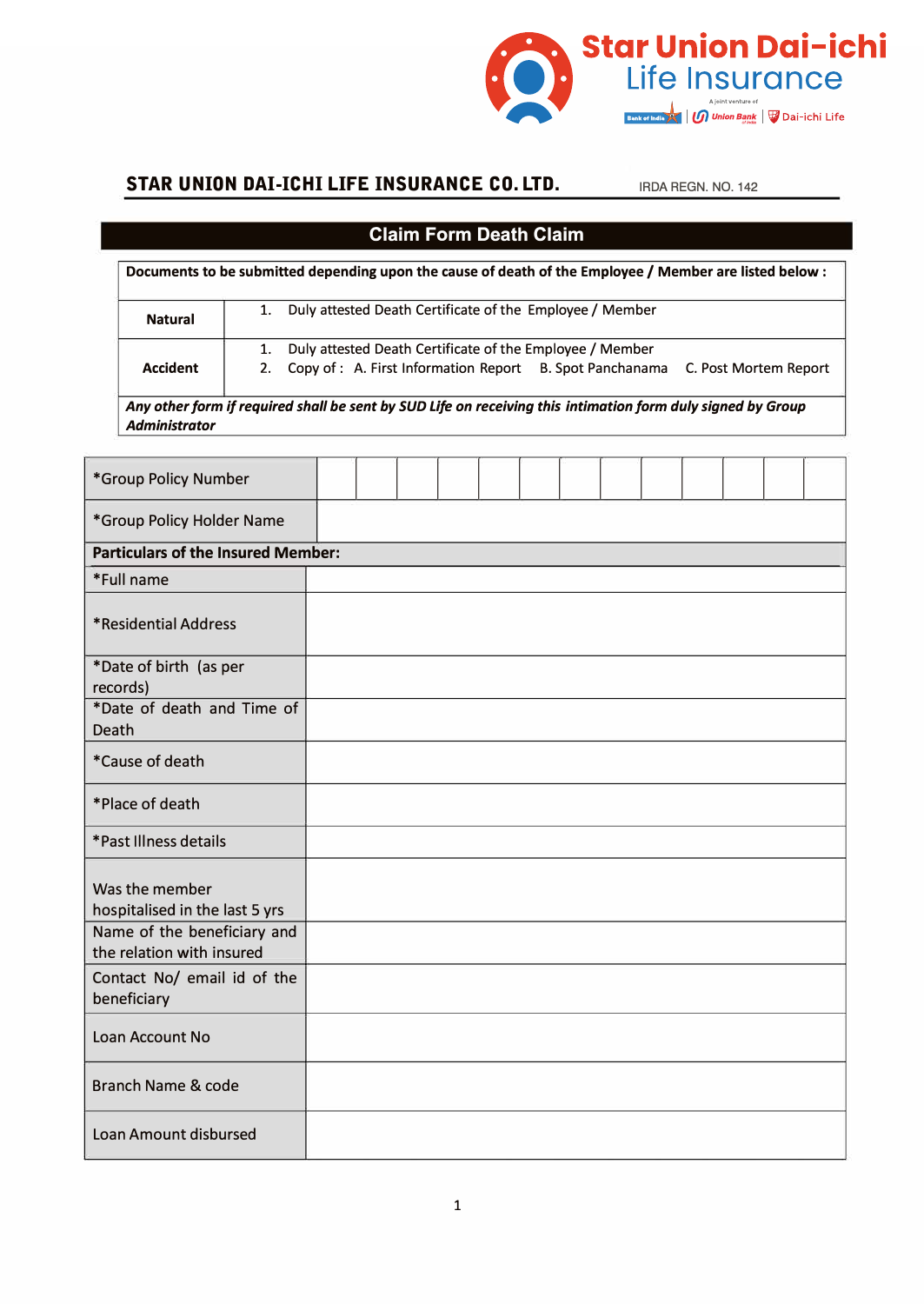

### **STAR UNION DAI-ICHI LIFE INSURANCE CO. LTD.** IRDA REGN. NO. 142

| Loan outstanding as on the<br>date of death.                                                                                                                                                                                                                                                                                                                                                                                                                                                                                                                                                                                                                                                                            |                                                   |                                                                  |  |  |  |  |  |  |
|-------------------------------------------------------------------------------------------------------------------------------------------------------------------------------------------------------------------------------------------------------------------------------------------------------------------------------------------------------------------------------------------------------------------------------------------------------------------------------------------------------------------------------------------------------------------------------------------------------------------------------------------------------------------------------------------------------------------------|---------------------------------------------------|------------------------------------------------------------------|--|--|--|--|--|--|
| In respect of the above mentioned policy claim, I hereby solemnly declare that the foregoing statements<br>are true and correct to the best of my knowledge. I also certify that the Insured Member was an employee<br>of the organisation/Member of the group at the time of death, and also confirm that the person claiming<br>the benefits is the beneficiary as designated by the Insured Member and registered with us.                                                                                                                                                                                                                                                                                           |                                                   |                                                                  |  |  |  |  |  |  |
| Signature of authorized signatory<br>Name & Designation<br><b>Company Seal</b>                                                                                                                                                                                                                                                                                                                                                                                                                                                                                                                                                                                                                                          |                                                   |                                                                  |  |  |  |  |  |  |
| Date example and the Phone no.                                                                                                                                                                                                                                                                                                                                                                                                                                                                                                                                                                                                                                                                                          |                                                   |                                                                  |  |  |  |  |  |  |
| <b>Advance Discharge Voucher</b>                                                                                                                                                                                                                                                                                                                                                                                                                                                                                                                                                                                                                                                                                        |                                                   |                                                                  |  |  |  |  |  |  |
| We,) do hereby acknowledge that the Star Union Dai-ichi Life Insurance Company Ltd. has paid us a sum<br>y as full and final settlement, under the reported death claim under Certificate of Insurance No/<br>who died on date : _________. We acknowledge that Star Union Dai-ichi Life Insurance Company Ltd. has<br>towards the outstanding loan balance of the Insured Member to the<br>Master Policyholder and balance amount of Rs. ____ (Rupees ______ only) to the Nominee/Beneficiary<br>Herewith find enclosed : 1. Attested Copy of the Death Certificate , 2. A. First Information Report<br>B. Spot Panchanama C. Post Mortem Report<br>(Please tick the enclosures sent along with this intimaiton form). |                                                   |                                                                  |  |  |  |  |  |  |
| Please affix Re. 1/<br><b>Revenue Stamp and</b><br>sign across the stamp<br><b>Authorized Signatory</b>                                                                                                                                                                                                                                                                                                                                                                                                                                                                                                                                                                                                                 | <b>Seal of the Master Policy</b><br><b>Holder</b> | <b>Full postal address of the Master</b><br><b>Policy Holder</b> |  |  |  |  |  |  |
| Please affix Re. 1/<br><b>Revenue Stamp and</b><br><b>Nominee tosign across</b><br>the stamp                                                                                                                                                                                                                                                                                                                                                                                                                                                                                                                                                                                                                            |                                                   |                                                                  |  |  |  |  |  |  |
|                                                                                                                                                                                                                                                                                                                                                                                                                                                                                                                                                                                                                                                                                                                         |                                                   |                                                                  |  |  |  |  |  |  |
| <b>Information</b>                                                                                                                                                                                                                                                                                                                                                                                                                                                                                                                                                                                                                                                                                                      |                                                   |                                                                  |  |  |  |  |  |  |